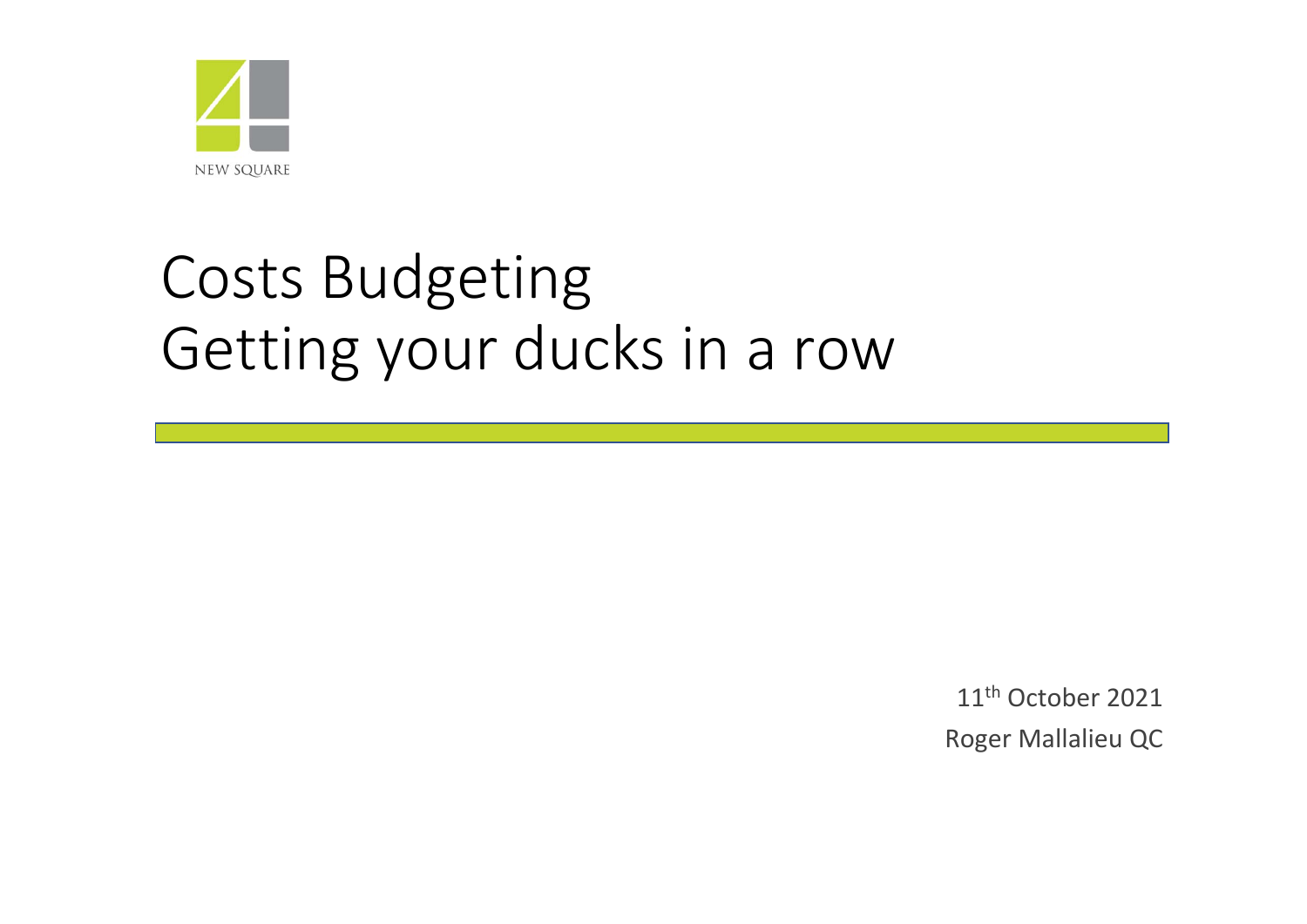

#### An outline



- • The initial budgeting process – how to use it to achieve the desired outcome.
- •Variations to budgets  $-$  how to do it  $-$  or not?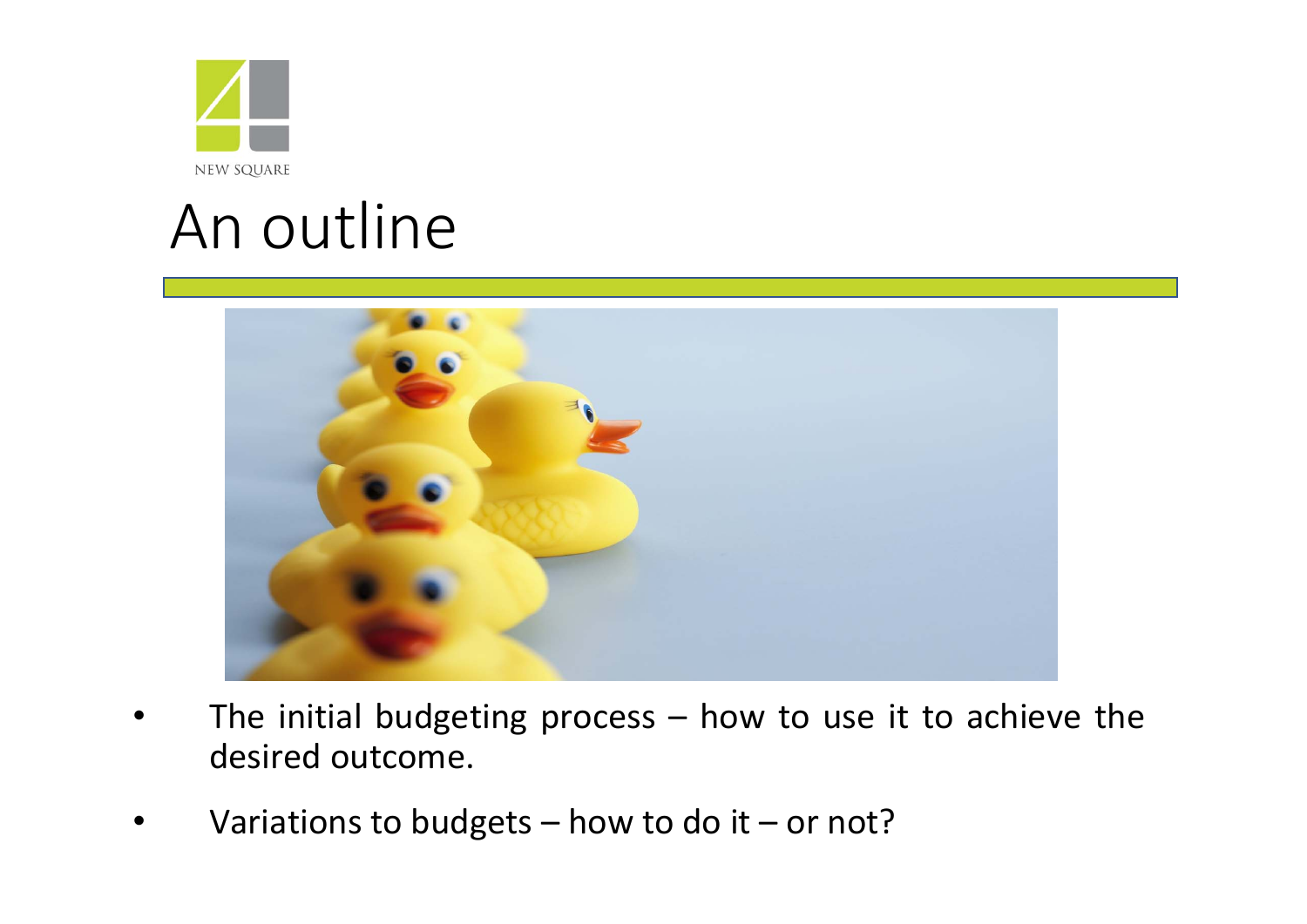

- • What are you aiming for?
	- $\bullet$ The directions you want  $-$  experts, split trials etc?
	- $\bullet$  A budget that ensures you can comply with those directions and progress the case;
	- To avoid criticism in respect of incurred costs;
	- $\bullet$ Clarity as to what is allowed for and what isn't;
	- $\bullet$  Flexibility to be able to deal with what might happen in the case.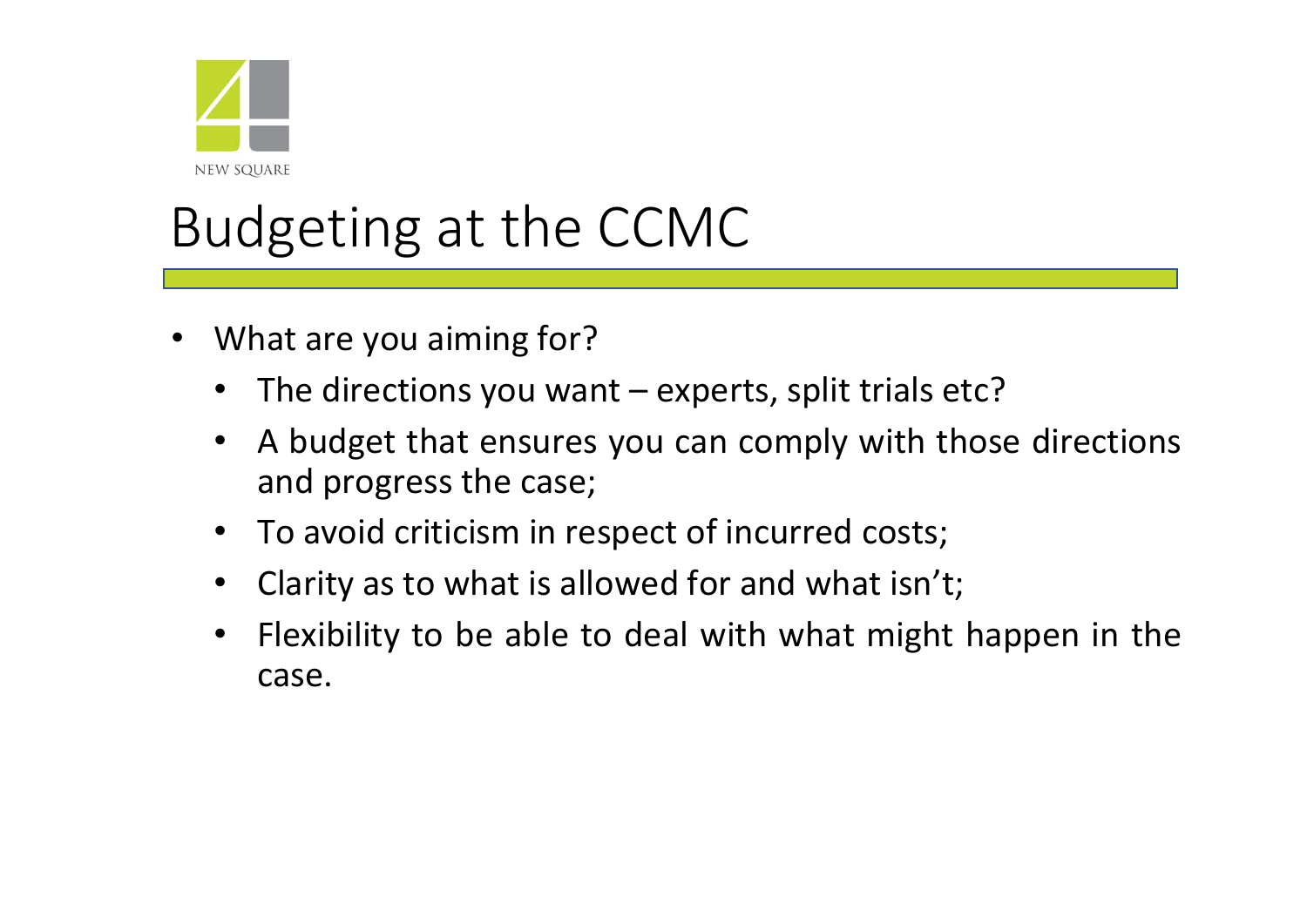

- • How can they be achieved;
	- $\bullet$ Knowing the rules  $-$  a basic premise. What can  $-$  and what  $can't - be approved. When to file the budget. What it must$ contain etc;
	- $\bullet$  Complying with them – filing on time, using the right forms etc, phasing work properly, completing Prec. R etc;
	- $\bullet$  Being able to explain and justify the directions sought – costs and case management go hand in hand  $-$  CPR 3.12(2);
	- $\bullet$  Being able to explain the costs that go with those directions and the assumptions – having breakdowns etc available.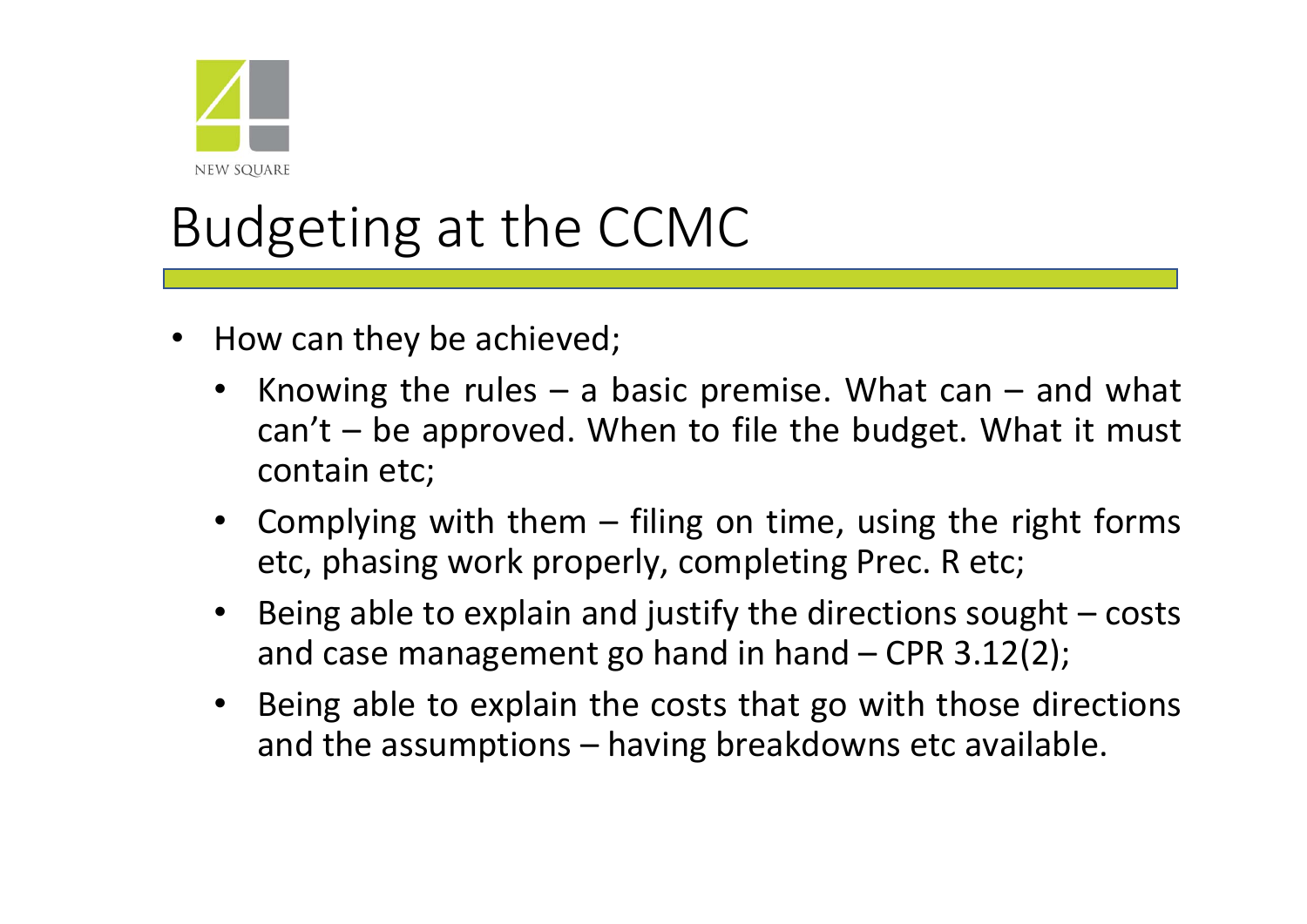

- •"*Knowing your 'Ass..' from your…"*
	- $\bullet$  Assumptions are crucial – along with your proposed directions, they are your 'case' as to how the claim will be run and why you want costs;
	- $\bullet$  Assumptions are things that are more likely than not to happen and which fit within the main categories;
		- • The common ones are already 'pre‐loaded' and don't need repetition – but may need justification;
	- Contingencies are things that are more likely than not to happen, but don't fit in the main categories (see Yeo);
		- Anticipated applications (specific disclosure etc);
		- •Preliminary issue trials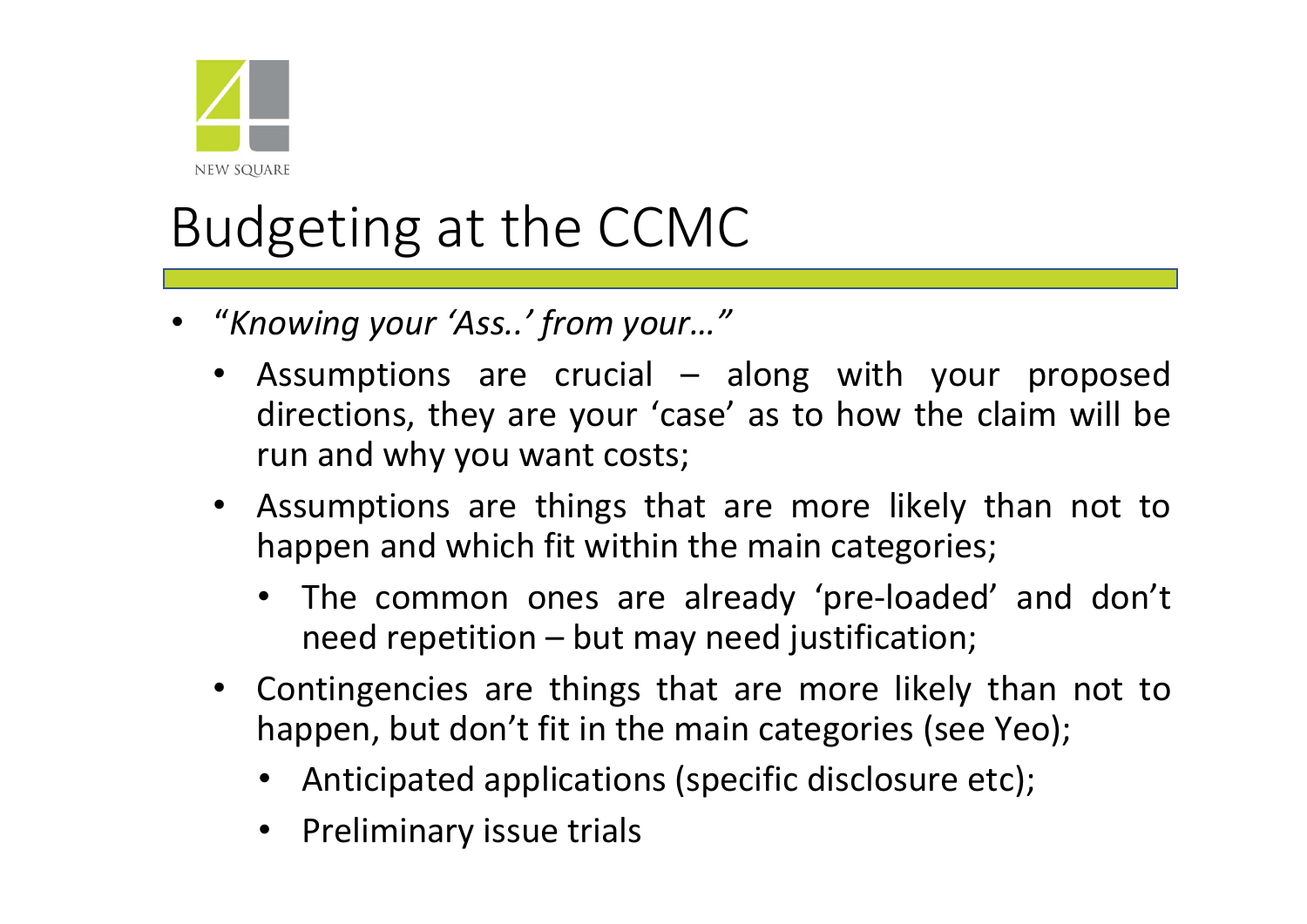

- • Assumptions are crucial;
	- $\bullet$  Not only are they your 'case' for the directions and costs, but they are the foundation for the approved budget;
	- $\bullet$  At the end of the case, the assumptions which are accepted are the criteria against which your budget will be judged for CPR 3.18;
	- On any variation application, the accepted assumptions are the criteria against which 'significant developments' will be judged;
	- What 'might' happen should not be in there but it can be just as important to have <sup>a</sup> record of what was not assumed as what was – note also CPR 3.17(4).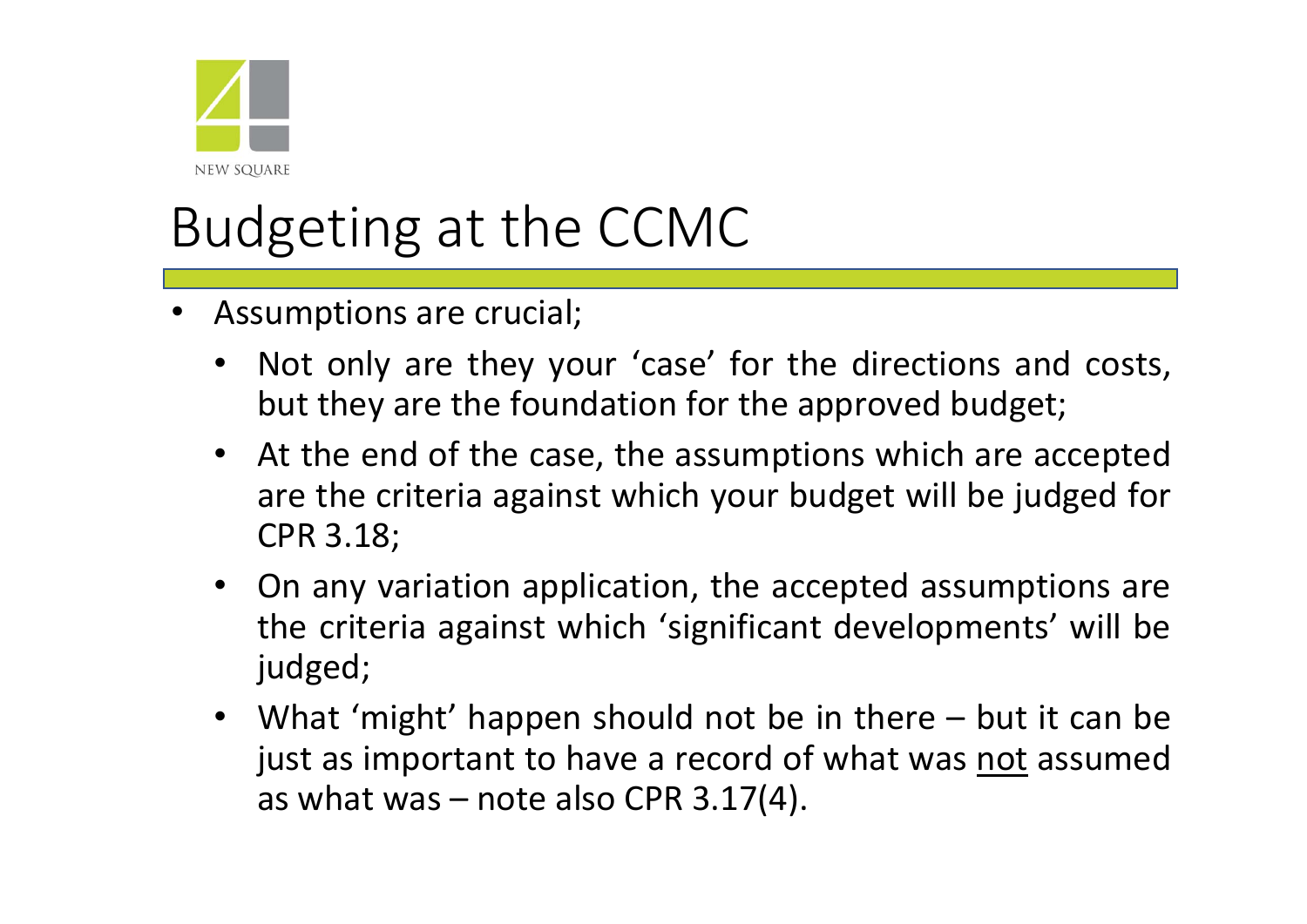

- •"*Adapt or die*";
	- Your assumptions and your costs may not be agreed or approved;
	- $\bullet$  Be prepared for adjustments. If there is <sup>a</sup> major point of difference between you and D, have <sup>a</sup> recalculated Precedent H and set of assumptions to hand;
	- Don't assume your assumptions will be accepted for example, don't assume <sup>a</sup> split trial will be agreed or ordered or that you need only produce <sup>a</sup> budget up to the liability trial – unless the Court has already agreed (CPR 3.13(4));
	- Tailor your approach to your judicial audience.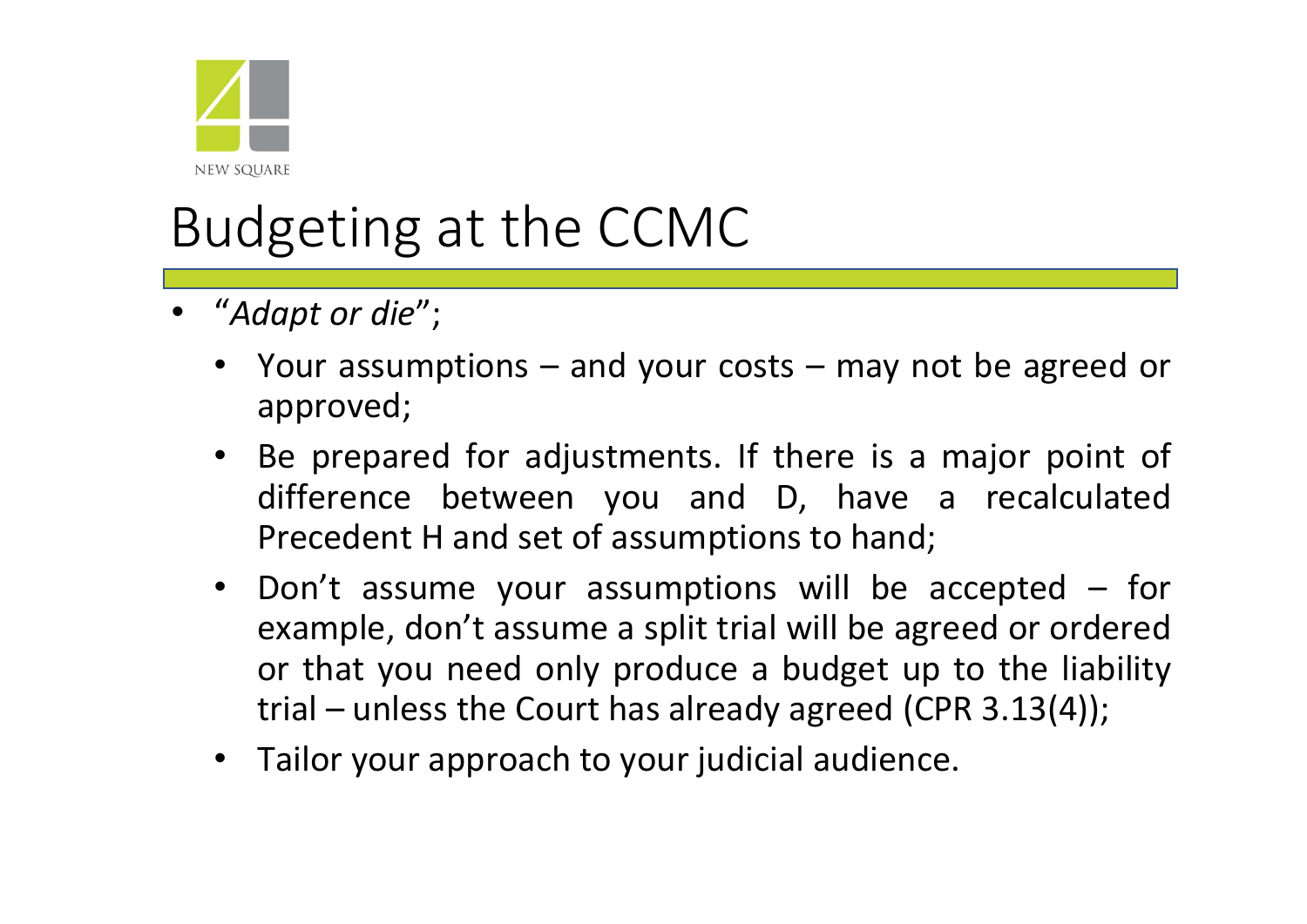

- • Picking your team and your approach – horses for courses;
	- Is your battleground really costs or does the budget follow the directions;
	- The importance of getting it right first time appeals are very difficult absent <sup>a</sup> technical error (and even then…);
	- Even barristers can add up sometimes is <sup>a</sup> calculator more important than <sup>a</sup> second advocate?
	- $\bullet$  Know your tribunal – some appreciate costs lawyers' involvement…
	- Costs are important and if budgeting is to work in reducing the need for assessment, it needs to be got right.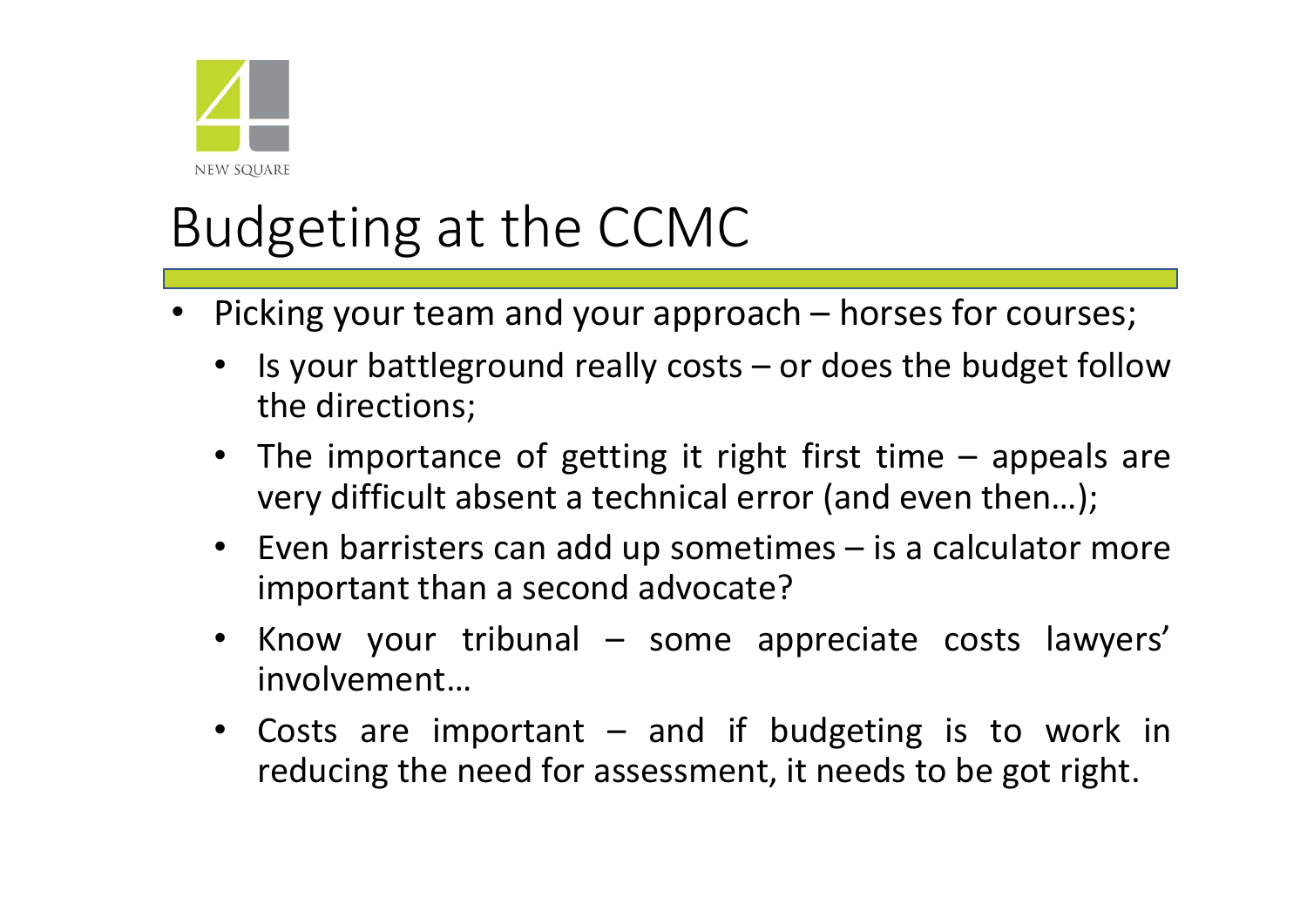

#### Budget Variations – the Enigma

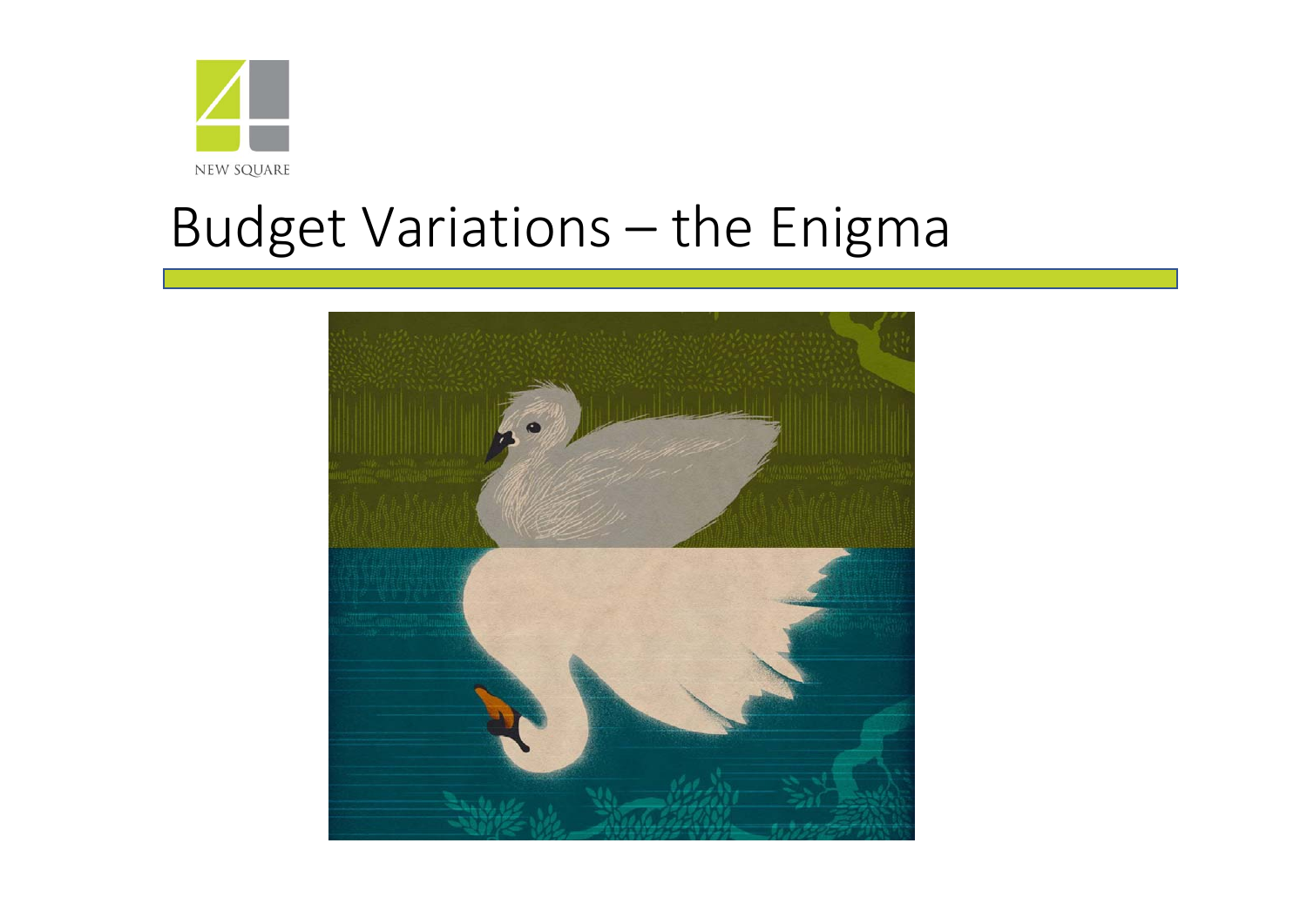

- • The starting point – knowing the procedure and the test to be applied;
- • Procedural key points – CPR 3.15A;
	- $\bullet$ Precedent T – mandatory – don't freelance;
	- $\bullet$  Operates as <sup>a</sup> time machine – incurred costs since original approval remain estimated costs for these purposes;
	- $\bullet$ Agreement with the opponent MUST be sought first;
	- • Agreement is not conclusive – the Court's approval is still required;
	- $\bullet$  Promptness – both in seeking agreement and approval – is crucial.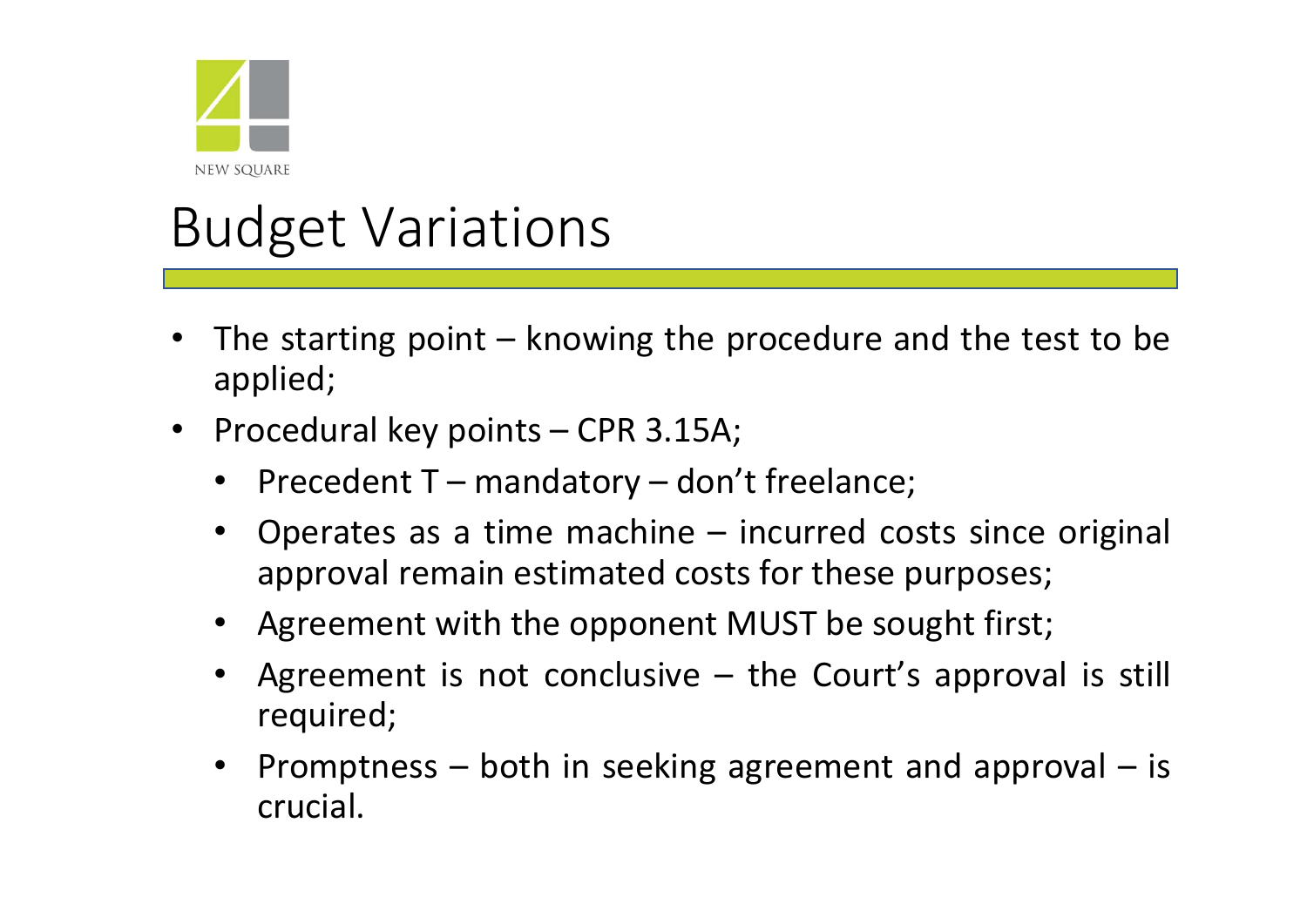

- • Procedural key points continued – CPR 3.15A;
	- $\bullet$  Amending for significant developments is mandatory, even if this means the budget going downwards;
	- $\bullet$  This is important if you want to keep your CPR 3.18 protection;
	- When 'applying', you don't need to apply the process is intended to be simpler;
	- $\bullet$  Don't lodge anything other than Precedent T unless asked  $to$  – CPR 3 PD 3E para 3(a);
	- The costs of the process will be minimal, unless there are exceptional circumstances  $-$  see the 2% cap in CPR  $3.15(5)(a);$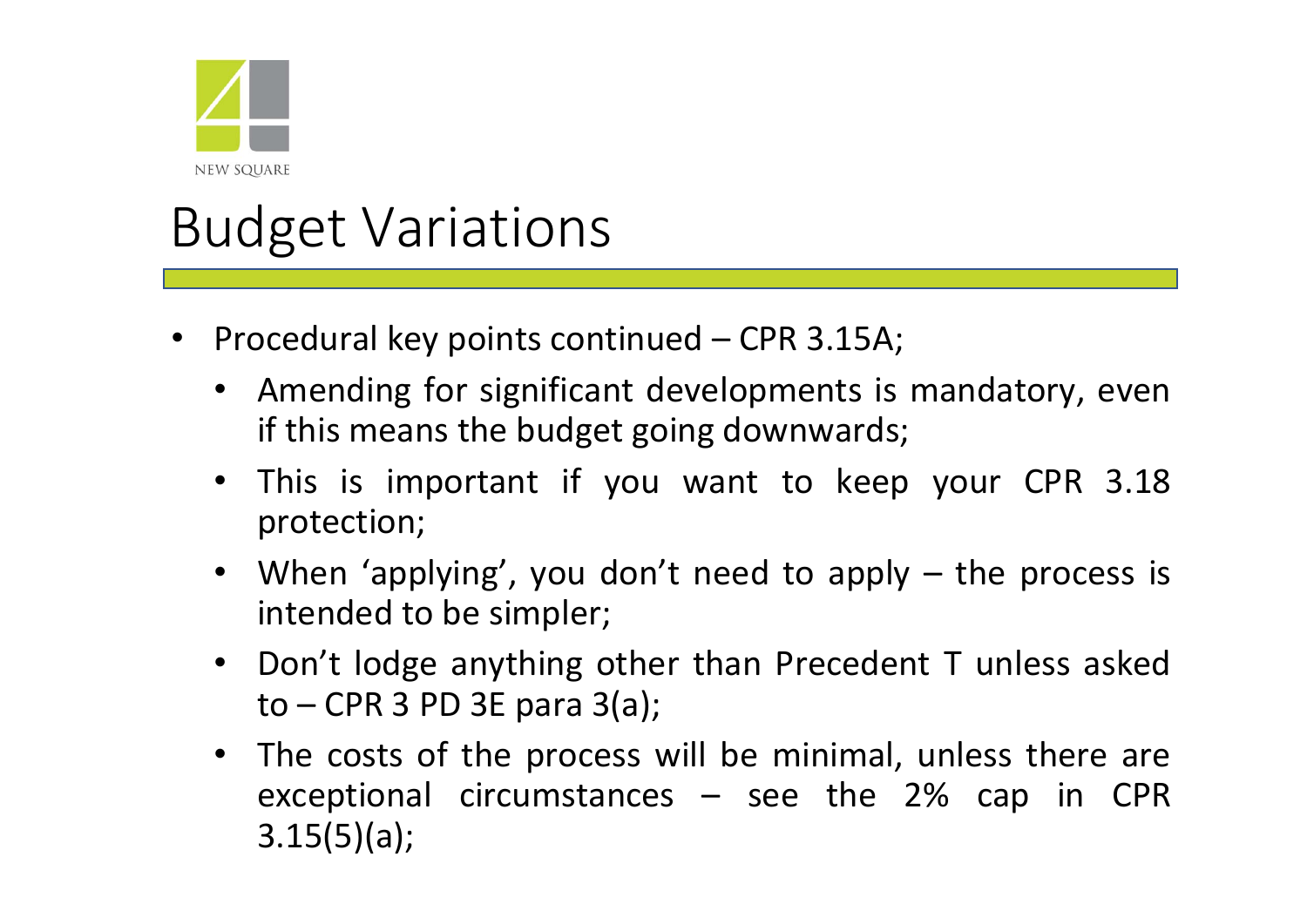

- • Applying the test;
	- •'Significant developments' which 'warrant' the revision;
	- $\bullet$  *Al‐Najar & Ors <sup>v</sup> Cumberland Hotel* [2018] EWHC 3532 (QB);
		- A question of fact by reference to scale and complexity;
		- If it should reasonably have been anticipated at time of original budget – probably not <sup>a</sup> significant development;
		- Does not need to be outside the ordinary course of litigation;
		- • Bar not too high (?) because otherwise original budget will be overloaded.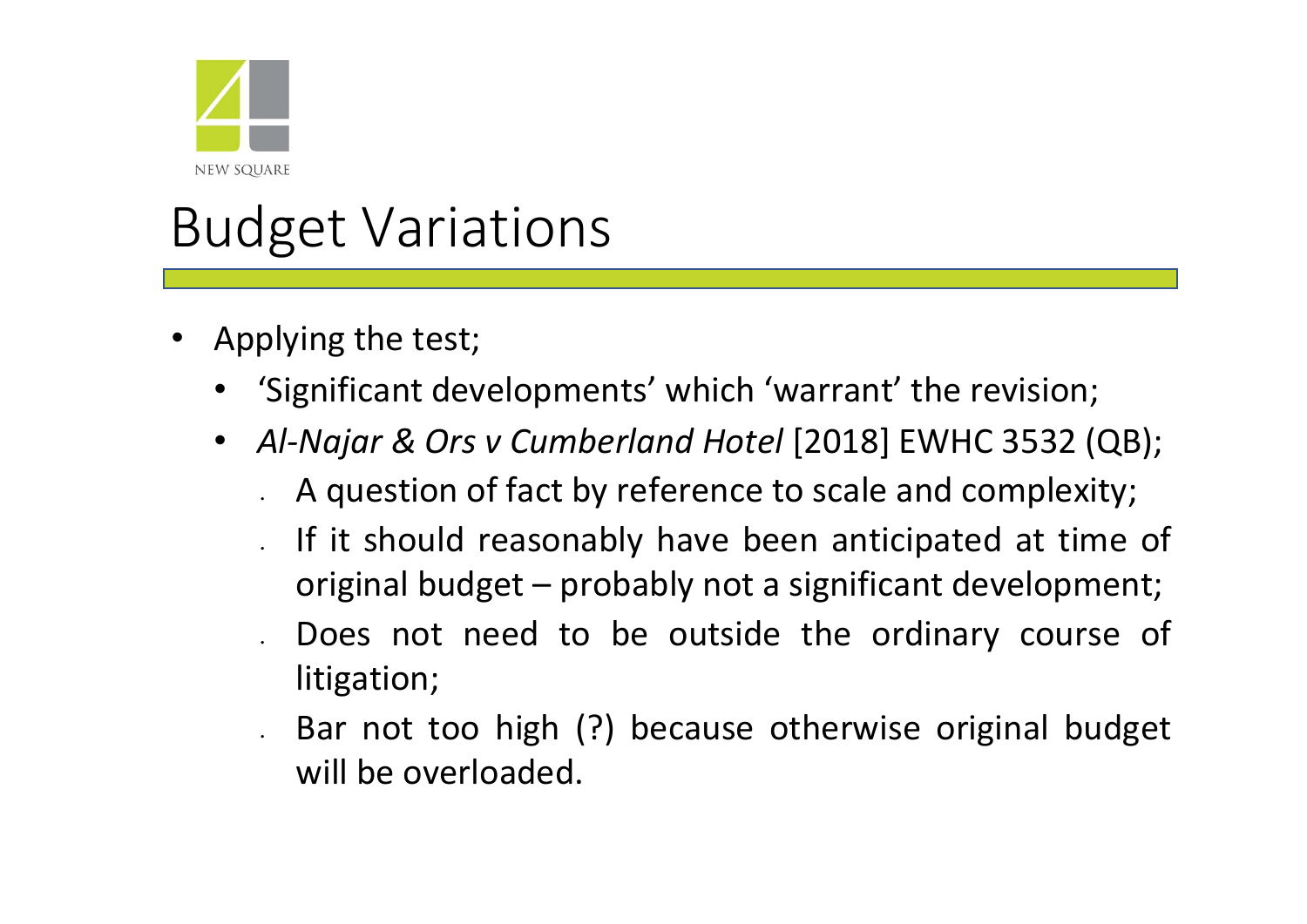

- • Are mistakes significant developments? No ‐ *Elvanite <sup>v</sup> Amec* [2013] EWHC 1643 (TCC), *Murray & Stokes <sup>v</sup> Neil Dowlman* [2013] 3 Costs LR 460;
- • The importance of the original assumptions – and proper recording of what was (and was not) assumed;
	- Whether something is an unanticipated development and whether it is significant  $-$  is likely to be tested against the assumptions the Court applied at the original approval;
	- If it is not clear what was assumed, the variation may be lost.
- Some extra costs don't need to surmount this hurdle see both CPR 3.17(4) (interims) and PD3E para 13 ('oppressive').